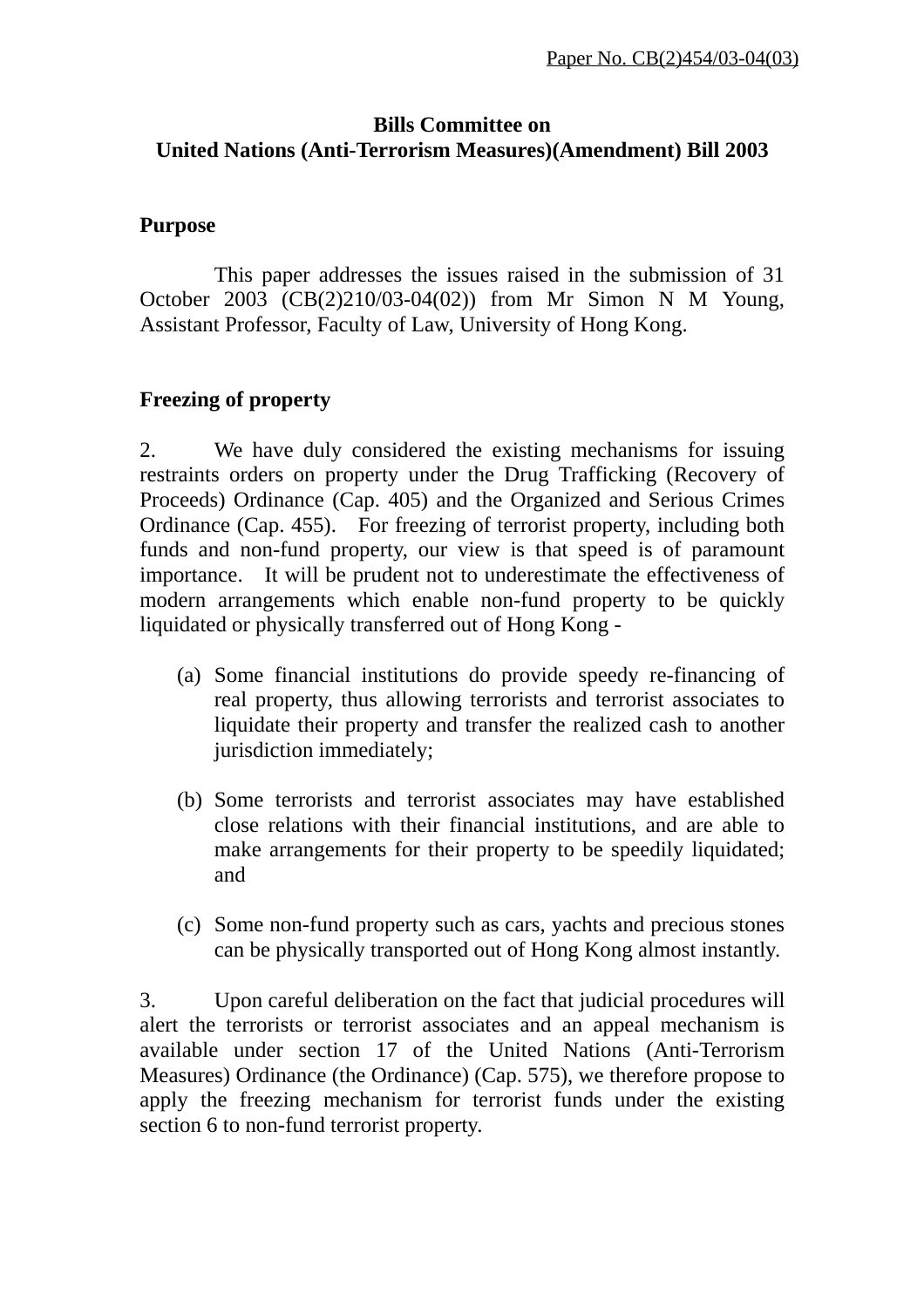4. The new section 15(1)(a) in the United Nations (Anti-Terrorism Measures)(Amendment) Bill 2003 (the Bill) provides that the Secretary for Security (S for S) may issue a licence specifying the manner in which the frozen property shall be dealt with.

5. The new section 6(10) provides that S for S may in a freezing notice give a direction that an authorized officer may seize the property concerned. The intention, as stated in section  $6(10)(a)$ , is to prevent the terrorist property, which has already been frozen by S for S in the notice based on "reasonable grounds to suspect", from being removed from Hong Kong. This provision is important in urgent situations where there is reason to believe that the terrorist property concerned is being physically transported out of Hong Kong.

6. The new Part 4B provides that an authorized officer may apply to a magistrate for a warrant for entering premises to seize and detain any suspected terrorist property. The provisions are intended to cater for a wider range of situations in which the law enforcement agencies may seize suspected terrorist property for the purpose of institution of proceedings (whether in Hong Kong or elsewhere) against any person in relation to an offence with which the property is connected, or steps which may result in a freezing notice given by S for S under the new section  $6(1)$ .

# **Section 10 – prohibition on recruitment for terrorist groups**

7. The submission proposes an "alternative" formulation to the new section 10 in the Bill (the Bill formulation). We consider the "alternative" formulation not acceptable for the following reasons -

- (a) Under the Bill formulation, all the elements of the offence (in both sections  $10(1)$  and (2)) have to be proved by the prosecution beyond reasonable doubt. There is no burden on the accused to prove any of the elements. The "alternative" formulation, in the form of a defence, shifts the burden of proof (on a balance of probabilities) onto the accused;
- (b) The offence of "maintaining membership" is already covered by section 10(2) of the Bill formulation. Under that section a person is required to take all practicable steps to cease membership as soon as he knows or has reasonable grounds to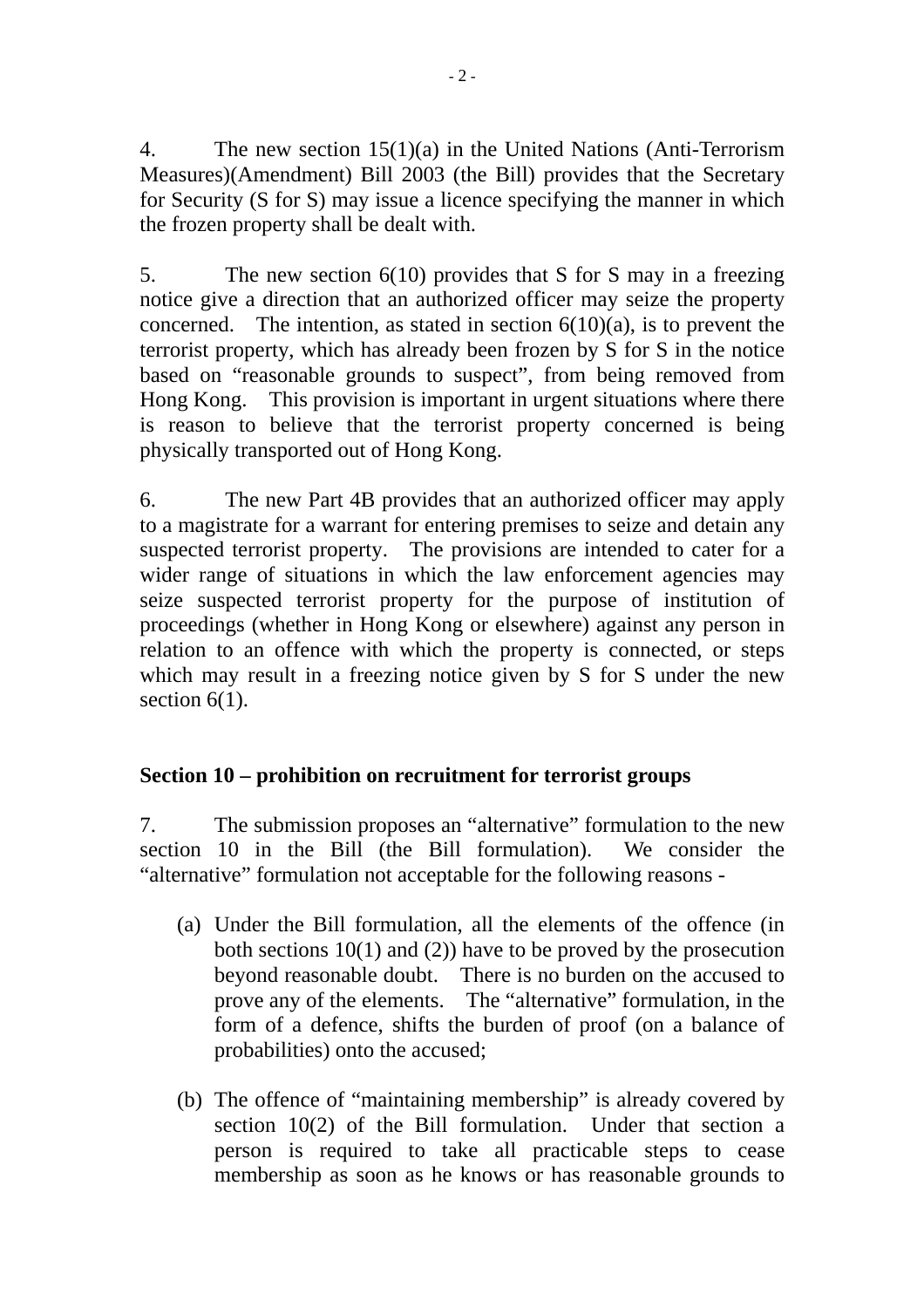believe that he is a member of a specified organization. This spells out clearly what is required of the person and is more precise than prohibiting "maintaining membership";

(c) Section 10(1) of the Bill formulation makes it clear that the offence can only be committed in respect of a body. The prosecution will, accordingly, have to prove that the body has been specified under section  $4(1)$  or  $4(2)$  or  $5(2)$ , and that the accused knew or had reasonable grounds to believe that the body had been so specified.

Apart from the "maintaining membership" issue (see paragraph 7(b) above), section 10(1) of the Bill formulation will be to the same effect as section 10(1) proposed in the submission:

- (d) The organization will be specified by its name. The offence under the new section 10 is becoming a member of or recruiting members for that named organization; and
- (e) The submission suggests "terrorist associate" be replaced by "terrorist association". "Terrorist associate" is a defined term which will be interpreted with reference to the definition. We do not consider the proposed replacement necessary.

### **Bombings Convention**

8. Our intention is for the offences in the new Part 3A in the Bill to follow substantially the offences proscribed by the Bombings Convention. We will take the suggestions in the submission into consideration and examine if any refinements to the Bill are necessary.

### **Part 4B – seizure and detention of suspected terrorist property**

9. The new Part 4B in the Bill is based on Part IVA of the Drug Trafficking (Recovery of Proceeds) Ordinance (Cap. 405). The new Part 4B is directed towards ensuring that terrorist property can be detained pending further action in relation to it. Part IVA of Cap. 405 is, in like fashion, directed towards money which represents the proceeds of drug trafficking which is in the process of being imported into or exported from Hong Kong. One significant difference is that under the new Part 4B in the Bill the terrorist property can only be seized if a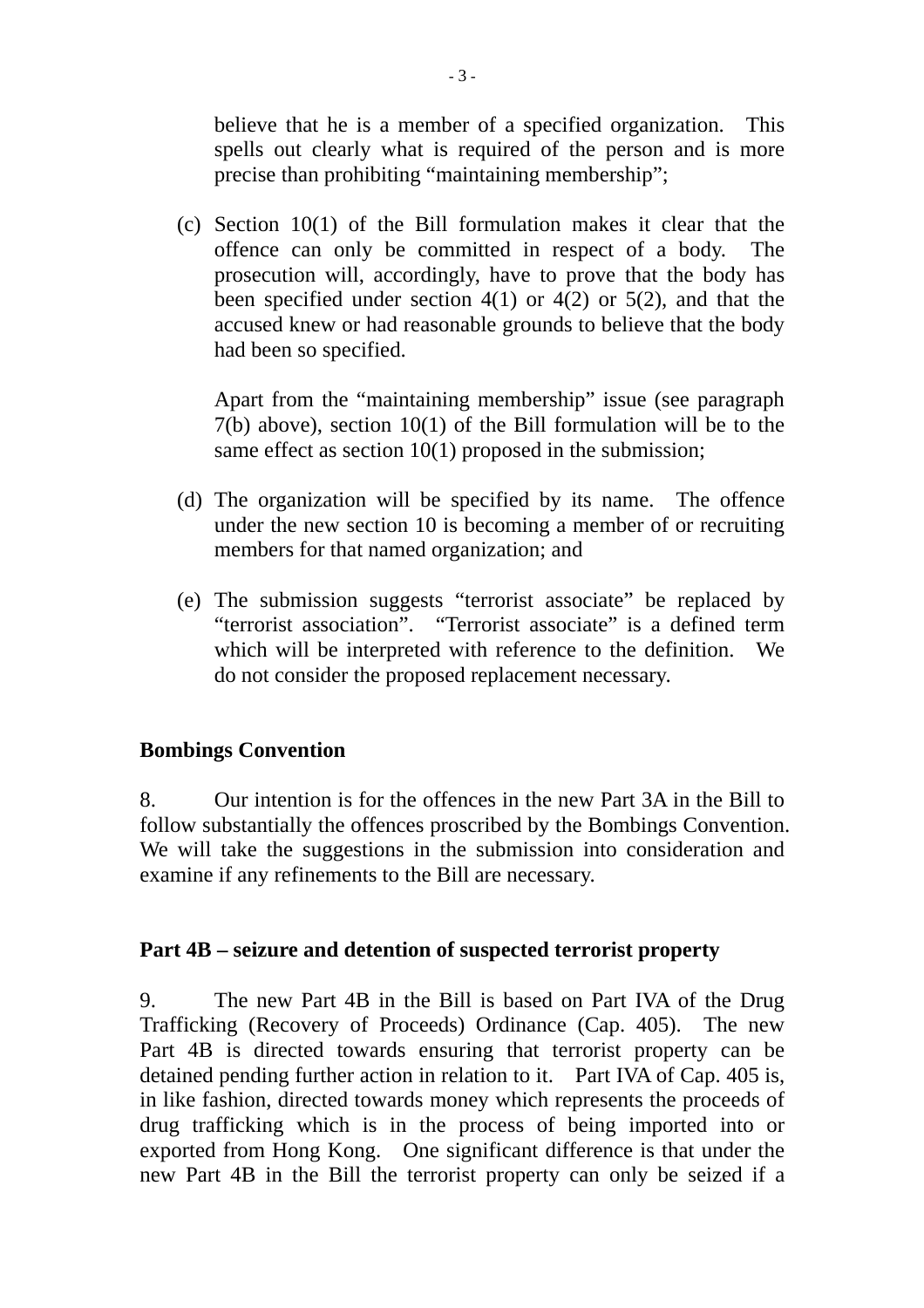magistrate has issued a warrant; under Part IVA of Cap. 405 the drug money can be seized by an authorized officer without warrant. In both Parts the continued detention of the property must be authorized by the Court of First Instance (or a District Court for Cap. 405) after a certain period. In that light, and bearing in mind that a judicial warrant is not required under Part IVA of Cap. 405, we consider it acceptable for the warrant to be issued by a magistrate.

10. The new section 12G(1) is to enable search warrants to be issued to cover the following situations -

- (a) where there is reasonable cause to suspect that there is terrorist property in any premises;
- (b) where there is reasonable cause to suspect that a relevant offence has been committed with respect to any premises; and
- (c) where there is reasonable cause to suspect that a relevant offence is about to be committed with respect to any premises.

Noting the concerns in the submission, we will consider if the drafting of the provision needs to be improved.

11. The new section 12G(2) is not intended to provide for a warrantless seizure power. Its purpose is simply to put it beyond doubt that the law enforcement agencies when exercising the search power authorized under the new section 12G(1), upon uncovering relevant materials required to be produced under the new section 12A, 12B or 12C, are empowered to seize, remove and detain those materials if they are suspected to be terrorist property. We will consider if the drafting of the provision needs to be improved for clarifying the intention.

12. The new section 12G(3)(a) provides that the law enforcement agencies may stop and search any person found on any premises if in relation to the premises any suspected terrorist property has been seized pursuant to the new section 12G(1). The provision is similar to section 52(1)(f)(ii) of the Dangerous Drugs Ordinance (Cap. 134). Comparable provisions can be found in section 5 of the Biological Weapons Ordinance (Cap. 491), section 13 of the Crimes Ordinance (Cap. 200) and section 40 of the Firearms and Ammunition Ordinance (Cap. 238).